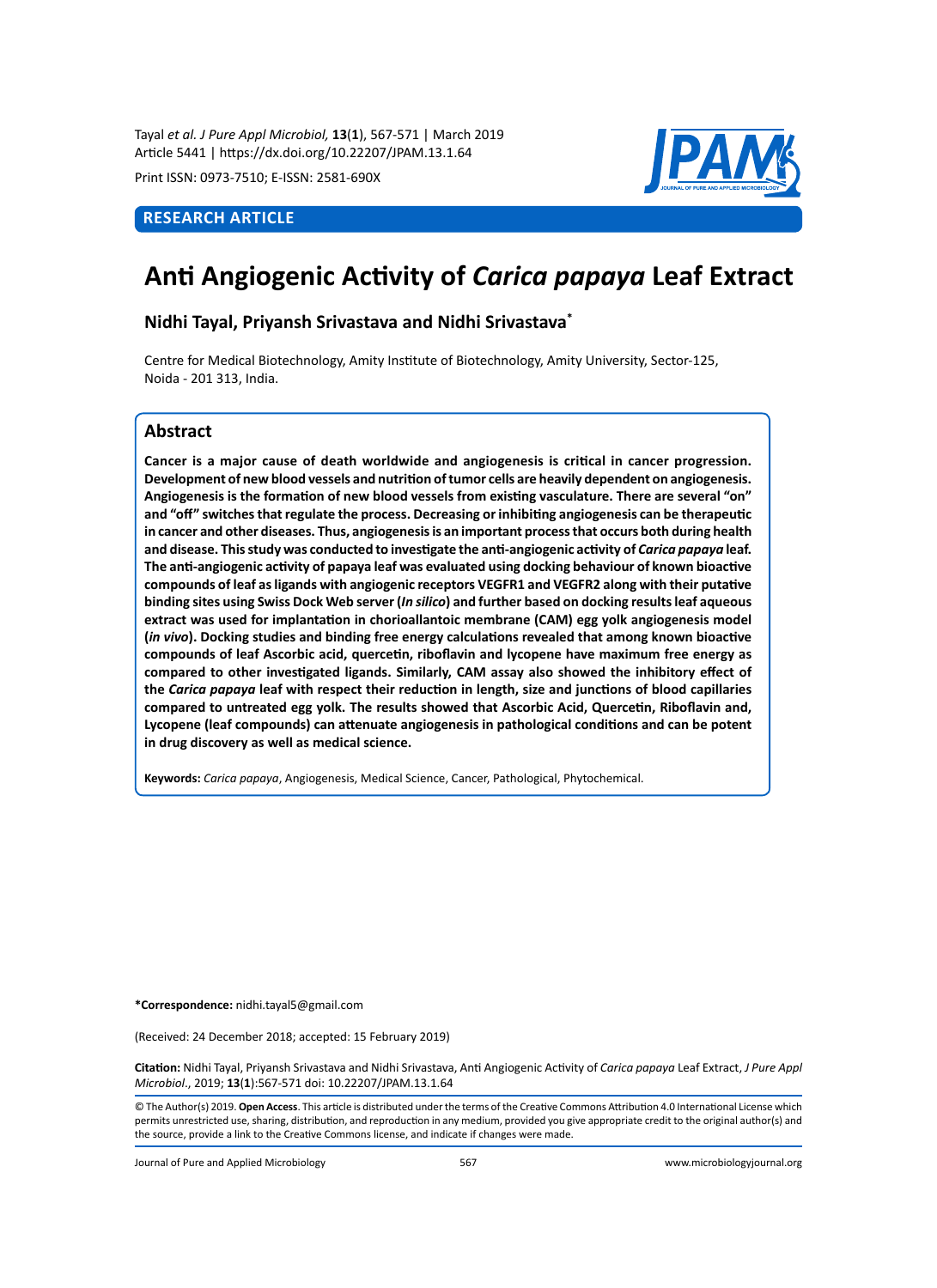#### **INTRODUCTION**

Angiogenesis is a multistep process. In normal physiology, angiogenesis has a role in embryogenesis, the female reproductive cycle, and wound healing and bone formation<sup>2</sup>. Angiogenesis is controlled by number of growth factors and inhibitors. Well known angiogenic (stimulatory) growth factors include basic Fibroblast Growth Factor (bFGF), Vascular Endothelial Growth Factor (VEGF), Granulocyte Colony-Stimulating Factor (G-CSF), Interleukin-8 (IL-8) and Transforming Growth Factors alpha and beta (TGF- $\alpha$  and TGF- $β$ )<sup>8</sup>. When these factors are over expressed leads to diseases for example in Cancer-when solid tumor can't grow beyond a limited size but VEGF over expression leads to Metastasis of Cancer6,15,25. Angiogenic inhibitors include Angiostatin, Interferons (alpha, beta and gamma), Endostatin, Interleukin-12 and retinoids. Many plants have been identified and used as medicinal herbs from prehistoric times<sup>12,19</sup>. Treatment with medicinal plants is considered very safe as there is no or minimal side effects<sup>18,19</sup>. *Carica papaya* is a giant herbaceous plant-resembling a tree but not woody. It is one of the 22 accepted species in the genus *Carica* of the family *Caricaceae*<sup>26,27</sup>. It is native to lowland tropical areas of Central and South America, but is now grown in tropical to subtropical regions throughout the world both commercially and in kitchen gardens<sup>19</sup>. This evergreen tree is commonly called as papaya with broadleaf that bears papaya fruits throughout the year. The leaves are large, 50-70 cm in diameter and spirally arranged confined to the top of the trunk with palmately lobed structure. Whole plant parts fruits, seeds, bark, pulp, peel of *Carica*  papaya have different medicinal properties<sup>1,24</sup>. Further studies can be done on these parts to identify and isolate the most active phytochemical that attributing the medicinal properties of the plant. The aim of the present study is to evaluate anti angiogenic activity of the leaves of *Carica papaya*. In this study, reported constituents of *Carica papaya* leaf aqueous extract docked with angiogenic receptors using one of the molecular docking methods. Based on preferred orientation and docking results of some compounds leaf aqueous extract was selected and used for *in vivo* CAM model assay. To analyze the mechanism underlying normal and pathological angi-ogenesis,

numerous *in vivo* angiogenic assays have been stabilized employing different species of laboratory animals, including (mouse, rat and rabbit) and fish. In this study, we focussed on major models of angiogenesis in the chick embryo. In the chick embryo, the chorioallantois membrane is formed between the days 4 and 5 of development, when the outer mesodermal layer of the allantois fuses with the mesodermal lining of the chorion and a network of blood vessels is gradually formed between the two layers. The central portion of the CAM is fully developed by the day 8 to  $10^{21}$ . At this time, it becomes capable of sustaining tissue grafts, while the outskirts of the CAM are still developing and expanding until the CAM fully envelops the embryo at the day 12 of incubation<sup>5</sup>. The CAM consists of three germ layers, ectoderm, mesoderm and endoderm. After developing the CAM model, we assessed the potential role of *Carica papaya*(s) active ingredients as antiangiogenic factors by which it can treat or prevent disease(s) like Cancer.

#### **MATERIALS AND METHODS**

Fertilized chicken eggs taken from nearby poultry, and fresh green papaya leaves, randomly collected from Yadav Nursery, Geeta Colony, East Delhi.

#### **Chemical Requirements**

Phosphate buffer saline (7.4 pH), Ethanol, Distilled water.

#### **Aqueous extract preparation**

The leaves were washed, cut into small pieces and crushed finely into grinder. The sample was filtered, an aqueous ratio of 1:10 ml was prepared and stored into refrigerator at 4°C in an airtight container prior to use for analysis. **Docking studies**

Docking is frequently used to predict the binding orientation of small molecule drug candidates to their protein targets in order to in turn predict the affinity and activity of the small molecules<sup>22</sup>. Docking studies were carried out on the crystal structure of the angiogenic receptors VEGFR1 and VEGFR2 retrieved from the Protein Data Bank (PDB) using Swiss Dock web server under protein ligand interaction with known bioactive components of *Carica papaya* as ligands whose structures were determined from Zinc database. Most negative Gibb's free energy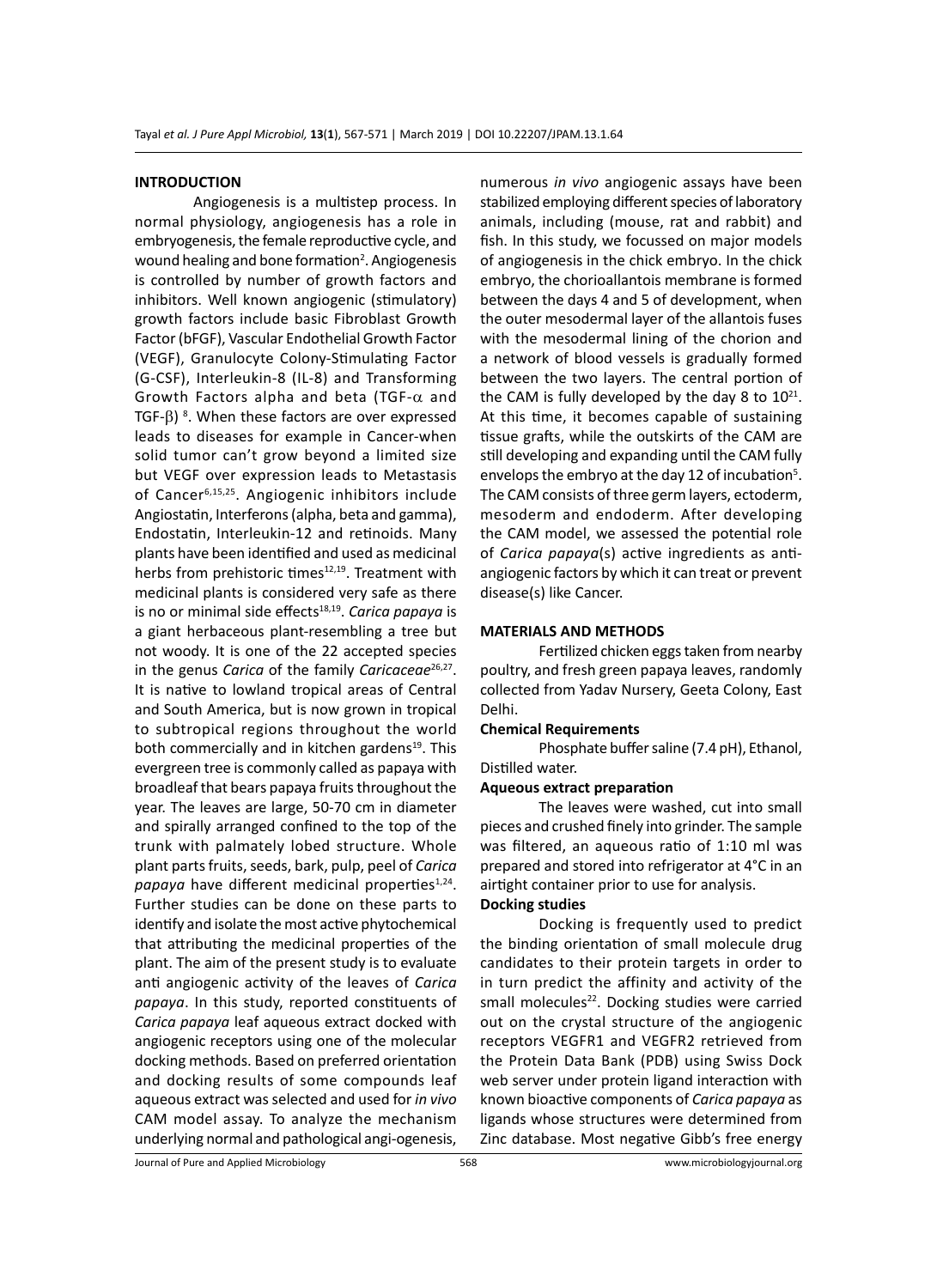interaction pose was chosen and leaf aqueous extract was selected for implantation in CAM model assay.

### **Egg yolk angiogenesis (CAM) assay<sup>5</sup>**

Fertilized leg horns chicken eggs were taken from nearby poultry. To check the viabilities of embryos, eggs were observed over a selfmade lamp and kept in a humidified incubator at 37 $^{\circ}$ C for 8 days. After the 8<sup>th</sup> day of incubation small window was cut in each egg and the plant extract was implanted at different concentration through the implanted disc in the experimental eggs while the control was implanted with normal saline under sterile conditions. Windows were sealed with tape and incubated for 3 days. After the period of incubation windows were reopen. Images were taken using Kodak digital camera and quantification of angiogenesis was done by observing the number of vessels and their branching. Experimental groups were compared with control groups.

#### **RESULTS**

Reported studies of *Carica papaya* leaves showed that aqueous extract contains great portion of steroids, quinones, tannins and alkaloids<sup>3</sup>. Compounds known in leaf aqueous extract are tocopherol, ascorbic acid, carpaine, quercetin, deoxyquercetin, lycopene, folic acid, riboflavin and cystine. Among all the compounds reported few compounds showed docking interaction with angiogenic receptors (VEGFR1 and VEGFR2).

#### **Docking results**

Negative sign signifies that binding between ligands (Ascorbic acid, Ouercetin, Riboflavin, and Lycopene) and receptors (VEGFR1 and VEGFR2) is going to occur at normal temperature and pressure (i.e. 293K and 1atm) and this reaction is thermodynamically spontaneous.

| Compound                                             | Gibb's free<br>energy with<br><b>VEGFR1</b><br>(kcal/mol) | Gibb's free<br>energy with<br><b>VEGFR2</b><br>(kcal/mol) |  |
|------------------------------------------------------|-----------------------------------------------------------|-----------------------------------------------------------|--|
| Ascorbic acid<br>Quercetin<br>Riboflavin<br>Lycopene | $-10.56$<br>$-7.36$<br>$-6.99$<br>$-10.04$                | -7.37<br>$-7.97$<br>$-7.50$<br>$-8.18$                    |  |

It can be inferenced from the table 1, that Ascorbic acid binds most efficiently with VEGFR1 as compared to others. And, Lycopene binds with VEGFR2, there by inhibiting their functions (Fig. 1). **CAM results**

On the basis of docking results compounds with most negative interaction energy i.e. ascorbic acid, quercetin, riboflavin and lycopene were studied and leaf aqueous extract was used for implantation in CAM model assay to determine the anti-angiogenic property of *Carica papaya* leaves. Anti-angiogenic behaviour of leaf extract varies depending on the concentration. In control egg there was the development of number of blood vessels as the embryonic growth took place (Fig. 2). Implantation of the experimental egg with papaya leaves extract at different concentration inhibits the formation of blood vessels at different extend. Two concentrations of papaya leaves extract 5% and 10% were used. It was observed that there was less number of blood vessels in egg with 5% concentration as compare to control and the number of vessels formation inhibits as the concentration of extract was increased (Fig. 2). On the basis of these results it can be conclude that papaya leaves may be beneficial in various health conditions where formation of blood vessels leads to disease conditions.



Journal of Pure and Applied Microbiology 569 www.microbiologyjournal.org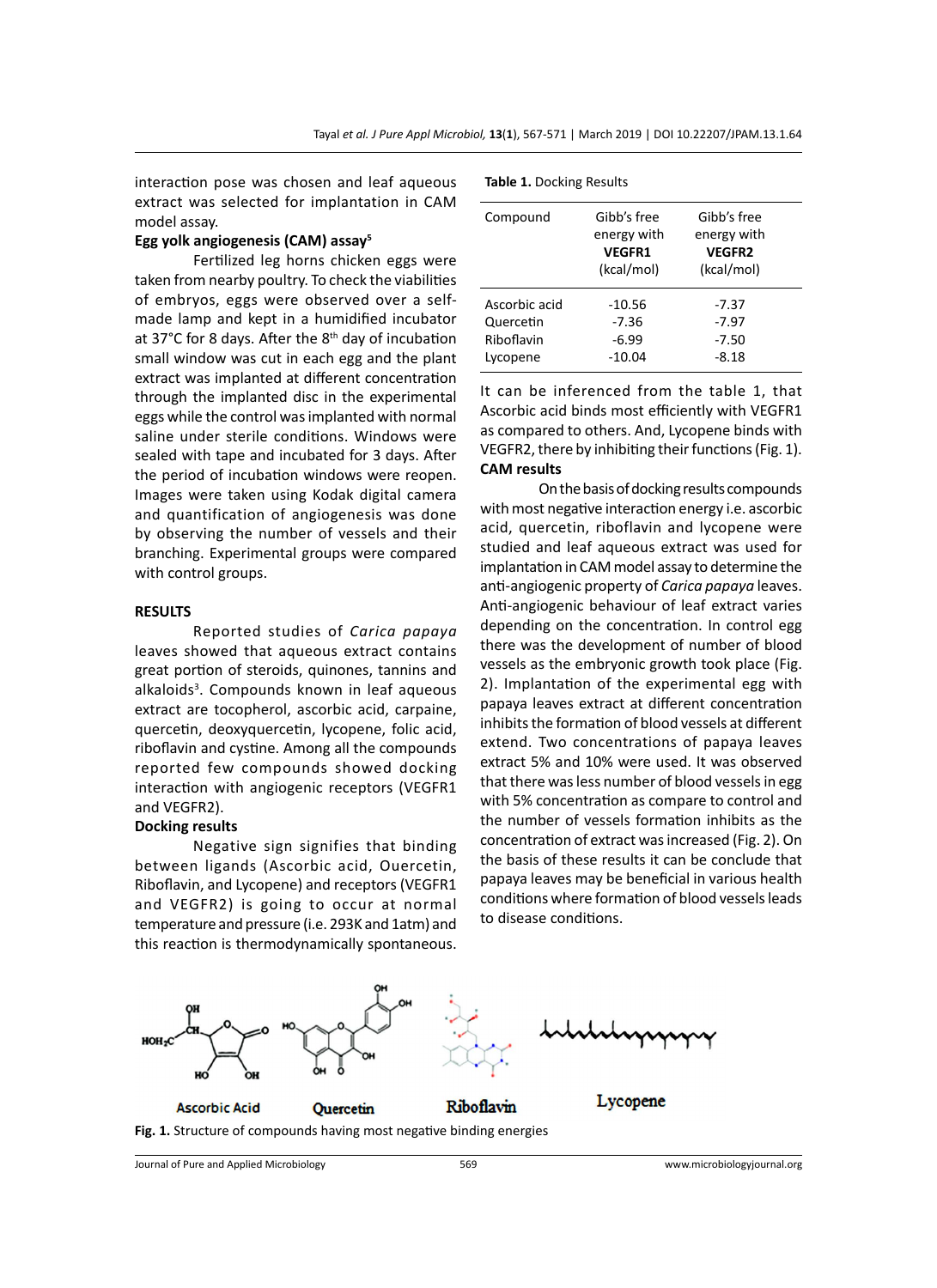Tayal *et al. J Pure Appl Microbiol,* **13**(**1**), 567-571 | March 2019 | DOI 10.22207/JPAM.13.1.64



**Fig. 2.** Control and experimental eggs presenting formation and inhibition of blood vessels at different concentration

## **DISCUSSION**

Papaya is not only the delicious fruit, but it is loaded with vitamins, phytochemicals and several mineral compounds which help to treat health problems. The bioactivity of plant is attributed to phytochemical constituents. Reported studies on young leaves of *Carica papaya* revealed the presence of pharma-cologically active phytocompounds, alkaloids, phenolics, flavonoids and amino acids. From this study we can concluded that *Carica papaya* leaf extract may promotes immune system that may be due to the presence of Quercetin, Ascorbic acid, Riboflavin and lycopene as these compounds showed their potent binding with angiogenic receptors during molecular docking process, also the anti-angiogenic property of leaf extract reveals that *Carica papaya* may be used as a potent cancer fighter in the field of oncology as well as pharmacy. Also, it is reported that lycopene inhibits angiogenesis at achievable concen-trations *in vivo* and it can be regarded as a promising anti-angiogenic compound $10$ . It may be due to this property of lycopene that it can be used as medicinal compound in future aspects. Ascorbic acid also found to be as anti oxidant in various chronic diseases<sup>4</sup>.

## **CONCLUSION**

Based on reported studies and docking behaviour of some compounds we may concluded that anti angiogenic activity of *carica papaya* leaves in CAM model assay can be due to the presence of all these four compounds. As all plants *Carica papaya* leaves are rich in compounds of different properties. Further studies need to be conducted to determine anti-angiogenic pathways followed by leaf extract or juice. However, it can be concluded that administration of *Carica papaya*  leaf juice is safe and does induce anti angiogenic process during disease condition like Cancer. It may play valuable role in the management of various diseases in the future.

#### **ACKNOWLEDGMENT**

The author would like to thank her guide Dr. Nidhi Srivastava for giving her guidance, support and cooperation to publish this paper.

#### **CONFLICT OF INTERESTS**

The author declares that there are no conflict of interest.

#### **REFERENCES**

- 1. Akhila. S, Vijayalakshmi N.G. Phytochemical studies on *Carica papaya* leaf juice. *International journal of pharmaceutical sciences and research*, 2015; **6**(2): 880-883.
- 2. Augustin HG, Kozian DH, Johnson RC. Differentiation of endothelial cells: analysis of constitutive and activated endothelial cell phenotypes. *Bioessays*, 1994; **16**: 901- 906.
- 3. Ayoola PB, Adeyeye A. Phytochemical and nutrient evaluation of *Carica Papaya* leaves. *IJRRAS*, 2010; **5**(3).
- 4. Barrita JL, Sanchez MD. Anti oxidant role of ascorbic acid and his protective effects on chronic diseases. *Intech open science*, 2013.
- 5. Beckers M, Gladis VM, Hamann W, Schmutzler W, Zwadlo KG. The use of chorioallantoic membrane of the chick embryo as test for anti inflammatory activity. *Inflamm Res.*, 1997; **46**: S29-S30.
- 6. Carmeliet P. Angiogenesis in health and disease. *Nature medicine*, 2003; **9**(6):653-660.